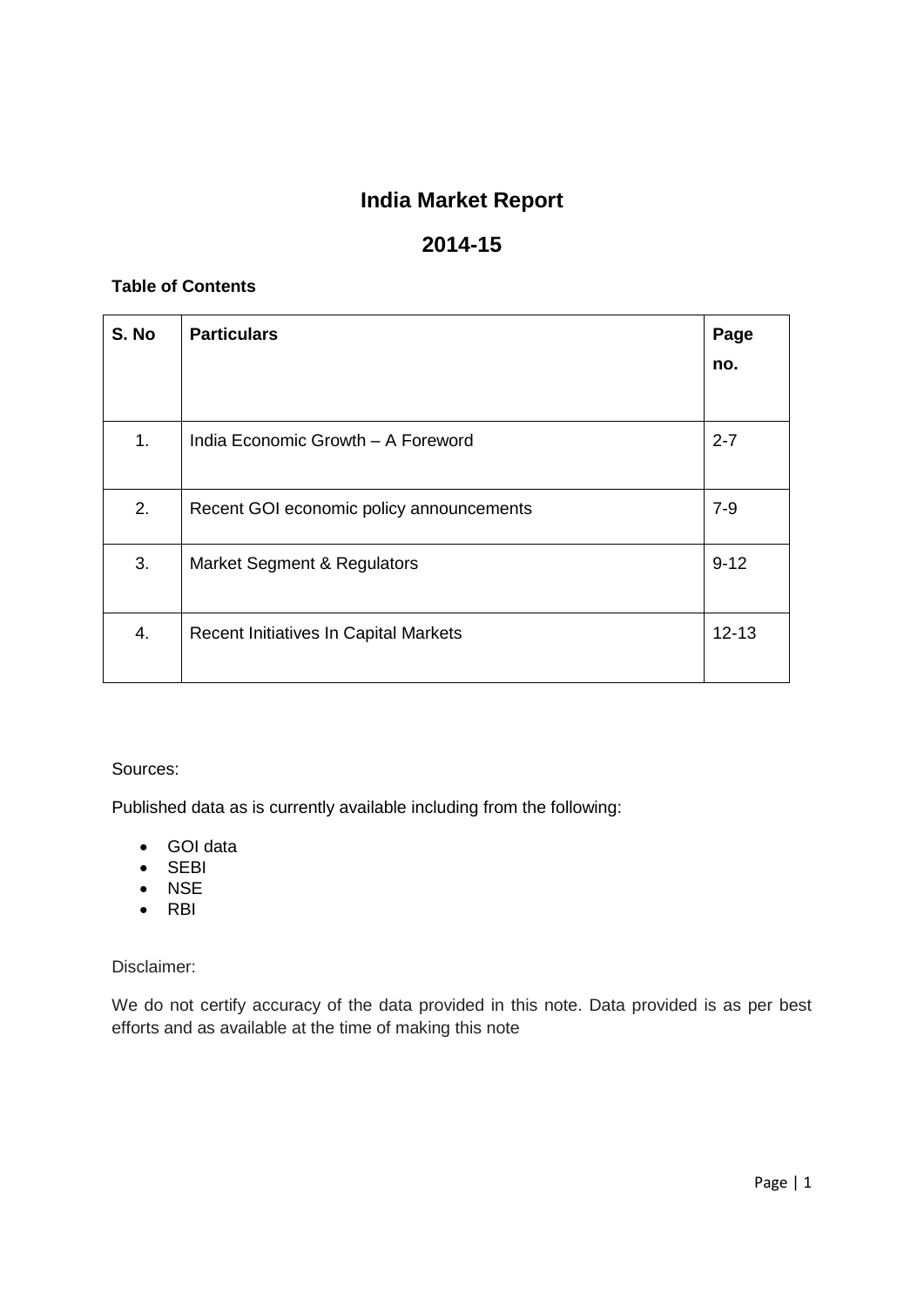# **ANMI**

ANMI was formed in the year 1996. It is a pan India body comprising of the trading members of NSE, BSE and Metropolitan Stock Exchange of India Ltd (mSXI) (Erstwhile- MCX-SX) and is also recognized as a think-tank catalyzing India's growth in the financial arena. ANMI provides a healthy platform to its members to regularly interact and voice their opinion on various procedures, policies, rules & regulations pertaining to operations of broking business.

The association provides professional assistance, guidance and special services for enhancement of the skill levels of the employees of its members to function ethically according to the standard principle and practices laid down by the Government, the Regulator and the Stock Exchanges. It regularly conducts Educational / Training / Awareness Seminars / Workshops and programs for the benefit of its members / investors / financial fraternity / Intermediaries all over the country.

#### **INDIA ECONOMIC GROWTH – A FOREWORD**

India's economic growth during the last decade has been gradual but steady. The period saw the initiated 'Socialistic' approach with focus on Agriculture and a gradual shift towards industrialization. The approach of various Governments which administered this large democracy was one of caution in triggering the liberalization process having regard to the needs of large population with different purchasing capacities and in particular the weaker sections of the society.

Indian capabilities in the areas of IT, Science and Technology, Medicine, Atomic energy to mention a few are now globally well known. An organized Financial & Capital Market, Banking Systems, Regulatory Process, Judicial Systems and Strong Infrastructure facilities in the urban areas provide further incentives for Investment and growth.

Various developmental measures that have been implemented by the Government over the period has now made 'India' as a nation with huge potentials for Investment and Development opportunities for developed countries.

The overall GDP growth for the year 2013-14 was 4.7% as against 4.5% growth recorded for the year 2012-2013. The GDP growth for the year 2014-15 is now estimated to be around 5.5% due to greater political stability, commitment to fiscal consolidation, strengthening of the monetary policy framework and better policy implementation. GDP growth in the first quarter of 2014-15 recorded at 5.7 per cent is the highest in nine quarters.

#### **GLOBAL ECONOMIC SCENARIO**

Macroeconomic risks arising from domestic weakness and global uncertainty came to the fore during 2013-14 following the US Fed's indication that it would taper its large-scale asset purchase programme. The Reserve Bank responded through several policy actions to mitigate the risks to macro-financial stability. It aimed at containing exchange rate volatility,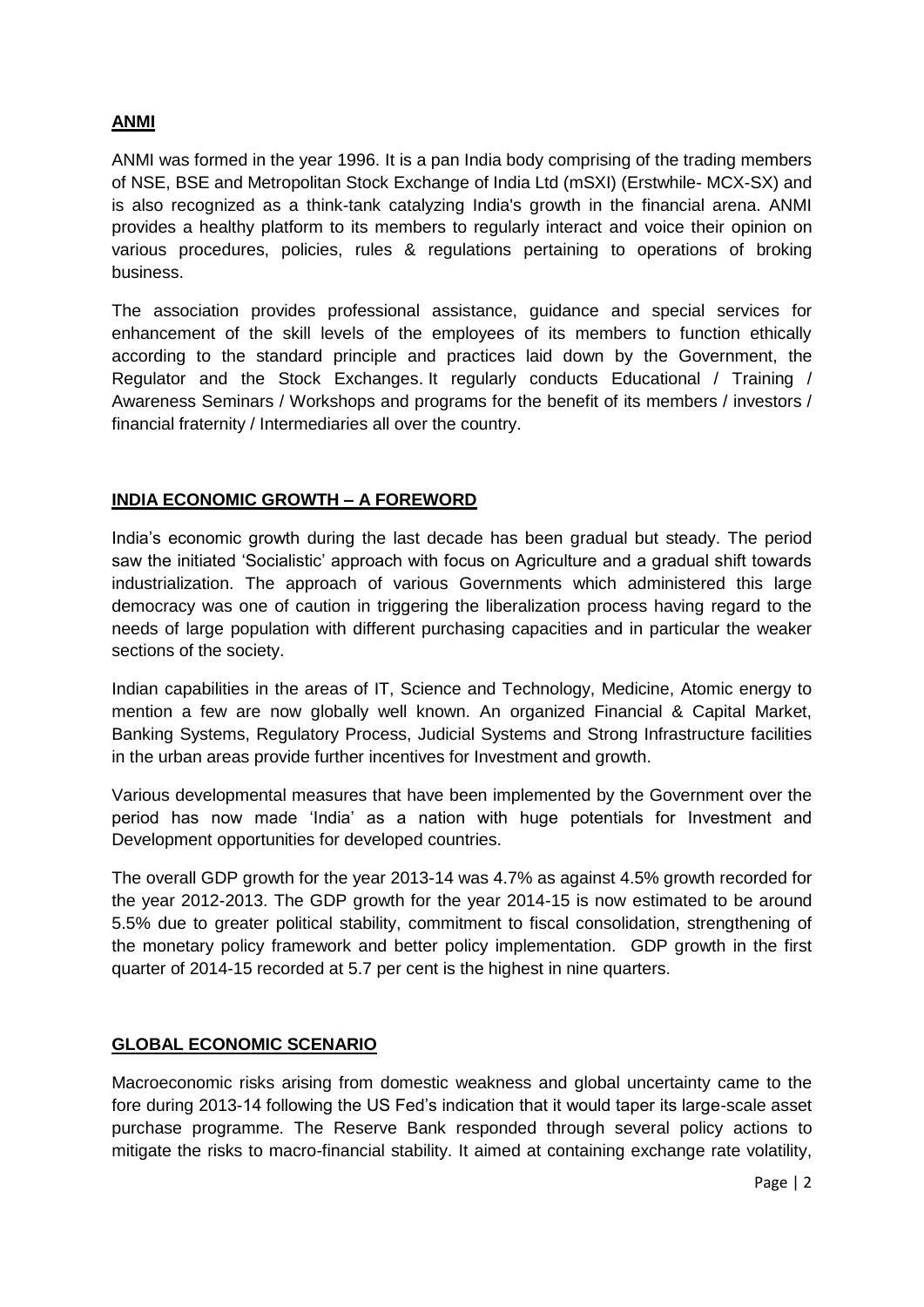compressing the current account deficit (CAD), rebuilding buffers with primacy to contain inflation. Though these measures helped in stabilising the economy, keeping it on a disinflationary path, the slowdown continued to pose policy challenges into 2014-15.

In emerging market economies, lower potential growth is the dominating factor. For these economies as a whole, potential growth is now forecast to be 1.5 percent lower than in 2011. Here again, differentiation is the rule. China is sustaining high growth, but slightly lower growth in the future is seen to be a healthy development. India has recovered from its relative slump; thanks in part to effective policies and a renewal of confidence, growth is expected once again to exceed 5 percent. In contrast, uncertain investment prospects in Russia had already lowered growth before the Ukraine crisis, and the crisis has made growth prospects worse. Uncertain prospects and low investment are also weighing on growth in Brazil.

# **FOREIGN CURRENCY ASSETS**

**Exchange rate:** During the last year (Oct'13-Oct-14) Indian currency Rupee appreciated by 5.7% against US dollar and 7.82 per cent against Euro. It also appreciated against Japanese yen by approx 9% during the same year.

**External assistance and debt service payments:** Gross external assistance during April-August 2014 stands at Rs. 135.5 billion as compared to Rs. 107.10 billion during the corresponding period of the previous year. Net disbursements stood at Rs. 32.6 billion during April- August 2014 as compared to Rs. 22.4 billion during April-August 2013.

# **MACROECONOMIC OUTLOOK (SOURCE: RBI)**

Economic activity gained pace in Q1 of 2014-15. With the improvement in business confidence and congenial conditions for restarting investment demand, real GDP growth should pick up towards the close of the year. Barring the impact of weather-related food supply disruptions, inflation has been moderating in a broad-based manner and is set to evolve around the expected trajectory through 2014-15.

# **GROWTH PROSPECTS FOR 2014 - 15**

The Indian economy may grow in the range of 5 to 6% in 2014-15. Signs of improvement in mining and manufacturing activity, expected pickup in investment, improved availability of financial resources to private sector with lower draft of government on financial savings of the households amid fiscal consolidation, improved external demand and stabilising global commodity prices are expected to support recovery. However, downside risks could play out if global recovery slows, geopolitical tensions intensify or monsoon weakens again in the rest of the season.

 Overall, the economy may grow faster than in the previous year, with acceleration in mining, manufacturing, construction and trade, hotels, transport and communication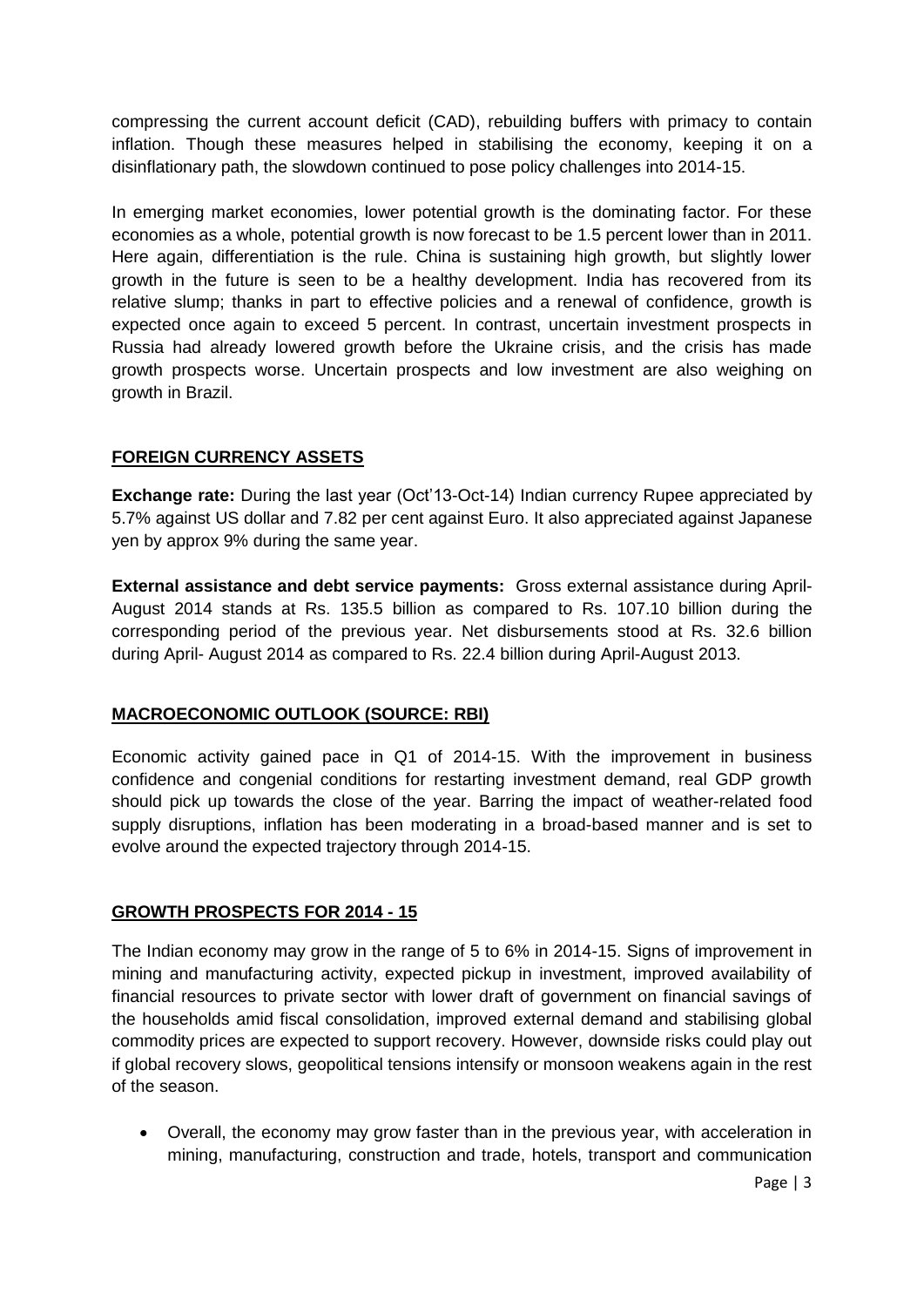sectors. These four segments account for 50 per cent of GDP compared with about 15 per cent in case of agriculture, forestry and fishing, and electricity.

- The Union Budget 2014-15 is supportive of both investment and savings. Measures taken include an increase in the personal income tax exemption limit that will increase disposable income and increase in investment limit that will encourage savings and improve financing of investment.
- The proposal to increase the deduction limit on account of interest on loan with respect to self-occupied house property is also expected to increase households' physical savings. The Reserve Bank has complemented these measures by providing incentives for encouraging the flow of bank credit to infrastructure and affordable housing.
- The IMF in its October 14 update of the World Economic Outlook has assumed a decline in geopolitical tensions, supporting some recovery in stressed economies. Growth prospects across both advanced economies and emerging markets exhibit sizable heterogeneity. Among advanced economies, growth is projected to pick up, but is slower in the euro area and Japan and generally faster in the United States and elsewhere. Among major emerging markets, growth is projected to remain high in emerging Asia, with a modest slowdown in China and a pickup in India, but to stay subdued in Brazil and Russia.

# **EXTERNAL AGENCIES SEE IMPROVEMENT IN GROWTH AHEAD**

The GDP growth estimate for 2014-15 has been revised marginally upwards by most of the agencies. This is on account of Index of Industrial Production (IIP) growth beginning to look up, while inflation on an average, so far, has been lower than in the corresponding period of the previous year. Monetary policy is providing a more stable environment in terms of interest rates, liquidity and credit conditions, with tangible efforts to improve resource flow to productive sectors.

|                         | 2014-15 (Latest)  |                   | 2014-15 (Earlier) |           |  |
|-------------------------|-------------------|-------------------|-------------------|-----------|--|
| Agency                  | <b>GDP Growth</b> | <b>Month</b>      | <b>GDP Growth</b> | Month     |  |
|                         | (Per cent)        |                   | (Per cent)        |           |  |
| <b>Finance Ministry</b> | 5.4 to 5.9        | <b>July. 2014</b> |                   |           |  |
| <b>World Bank</b>       | 5.5%              | June 2014         | 6.2%              | Jan. 14   |  |
| <b>IMF</b>              | 5.6               | Oct. 2014         | 5.4               | April. 14 |  |

# **Various Agencies' Projections- 2014-15**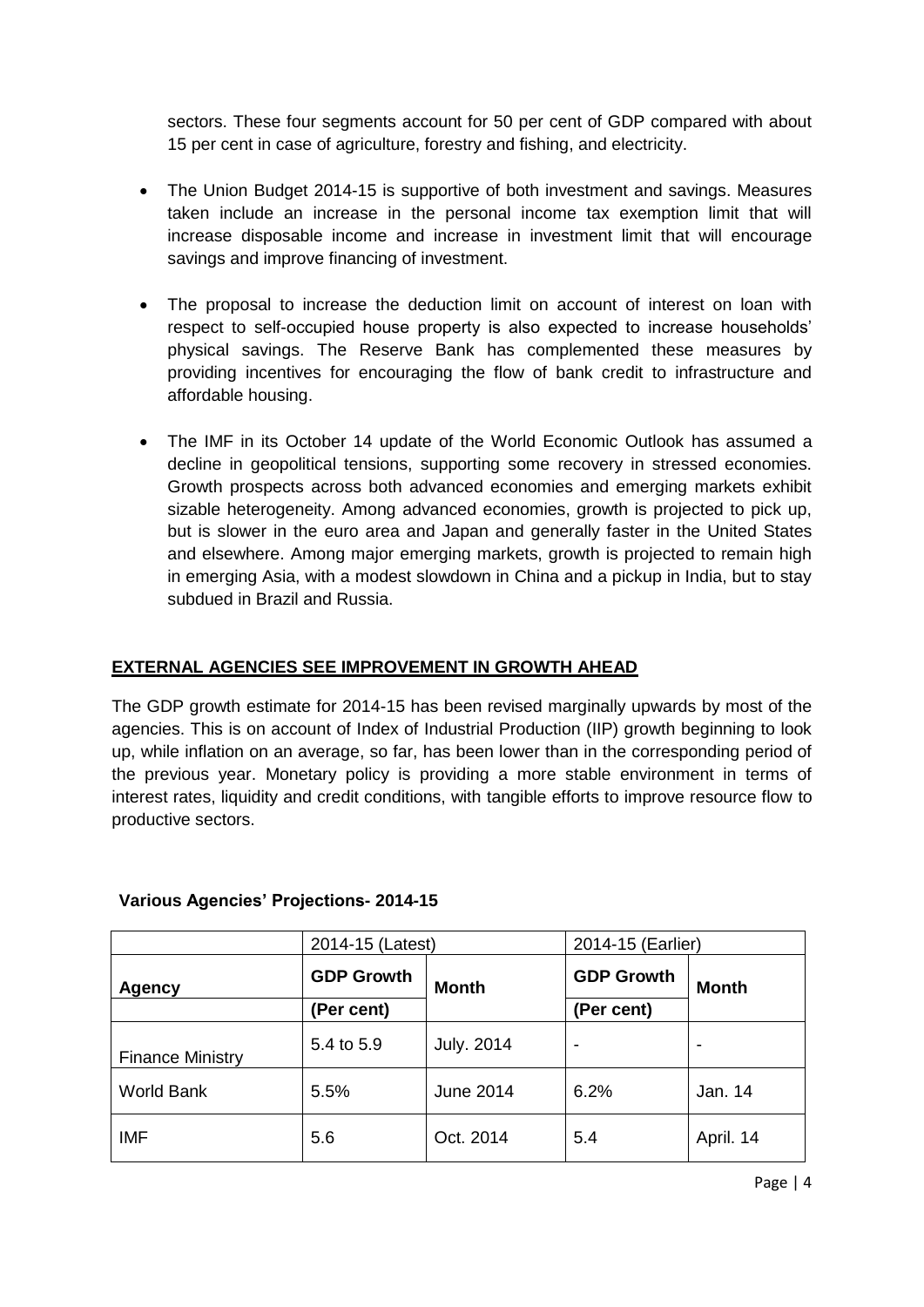| OECD**       | 5.7        | Sept. 14   | 4.9        | May. 14   |
|--------------|------------|------------|------------|-----------|
| ADB          | 5.5        | July. 2014 | 5.5        | Jan. 2014 |
| <b>NCAER</b> | 5.2 to 5.7 | July. 2014 | 5.1 to 5.5 | April. 14 |

\*\* GDP at market prices.

#### **Foreign Direct Investment (FDI)**

The Foreign Direct Investment in India increased to USD 36,396 million in 2013-14 from USD 34,298 million in 2012-13, a growth of 6%.

# **INFLATION**

**Wholesale Price Index (WPI 2004-05=100):** The WPI inflation moderated to a nearly five year low of 3.74 per cent in August 2014 from 5.19 per cent in the previous month. Inflation for Primary food articles for the month of August 2014 has declined to 5.15 per cent from 8.43 per cent in the previous month. Inflation for Manufactured products has declined to 3.45 per cent in August 2014 from 3.67 per cent in the previous month. Non-food manufactured inflation (core as defined by RBI) has declined to 3.46 per cent in August 2014 from 3.58 per cent in the previous month. The average WPI inflation rate for the last 12 months (September 2013 to August 2014) was 5.87 per cent as compared to 6.44 per cent during the corresponding period in 2013-14.

**Inflation based on Consumer Price Indices (CPIs)**: The all India CPI inflation (combined) moderated to 7.80 per cent in August 2014 from 7.96 per cent in July 2014. Inflation based on CPI-IW increased to 7.23 per cent in July 2014 from 6.49 per cent in June 2014. Inflation based on other CPI's (CPI-AL &RL) remained at above 7 per cent in August 2014.

#### **INFLATION EXPECTATIONS IMPROVED MARGINALLY**

The Inflation Expectations Survey of Households (IESH) (http://www.rbi.org.in/IESH36), conducted among 4,931 urban households across 16 cities in June 2014 (for Apr-June 2014), indicates marginal improvement in inflation expectations.

The short-term inflation expectations in terms of median for next three months witnessed marginal increase whereas for the one-year ahead inflation expectations decreased marginally as compared to March 2014.

#### **OUTLOOK FOR INFLATION**

With consumer price index (CPI) inflation easing from its recent peak of 11.2 per cent in November 2013, the near-term outlook for inflation has improved and the target of 8 per cent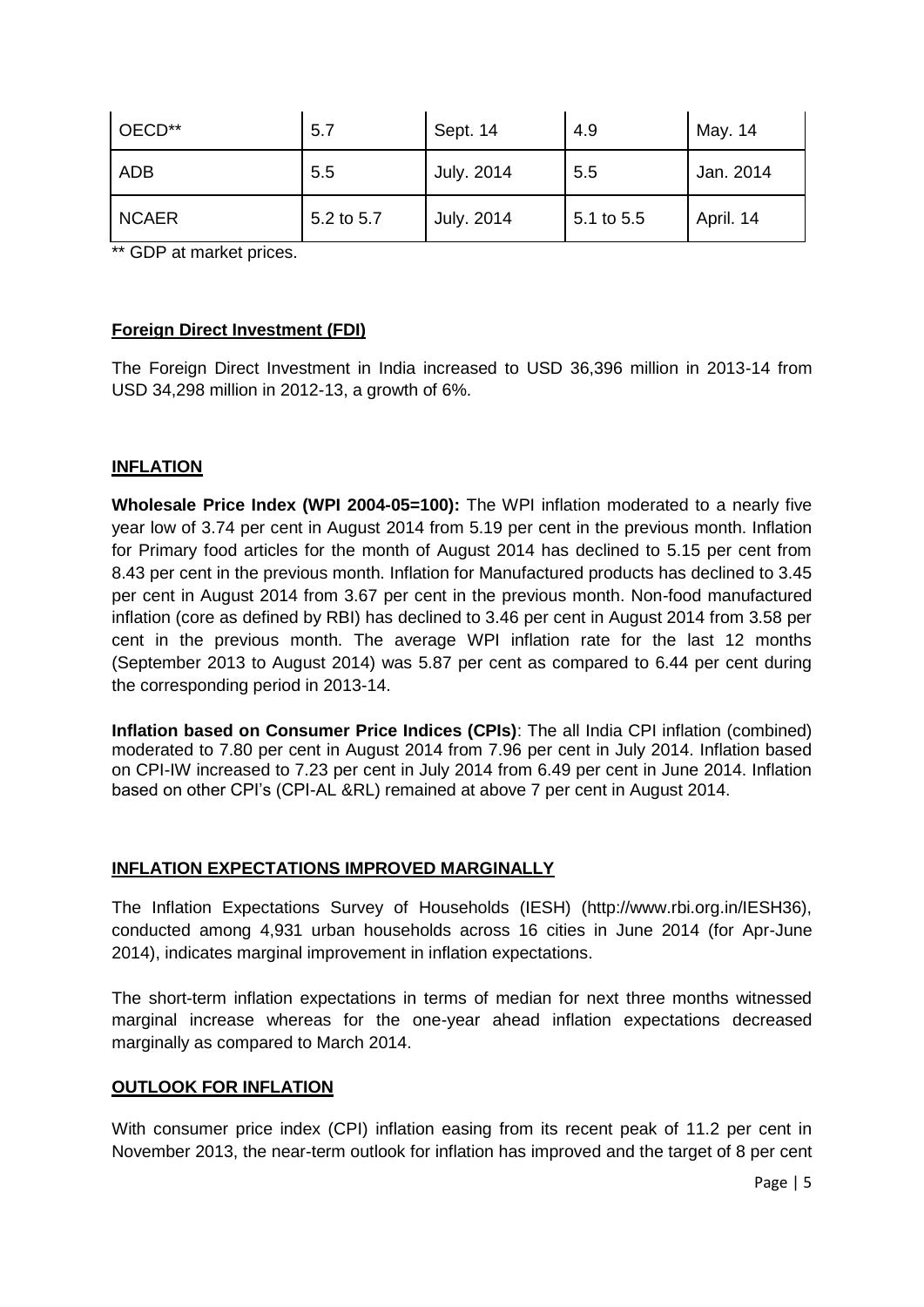for January 2015 appears more within reach than at the time of the first bi-monthly monetary policy statement in April. Latest readings on sensitive components of food prices suggest that they may have peaked after monsoon related increases. The softening of international commodity prices, particularly crude oil, metals and chemicals, is feeding through into an abating of key input prices domestically.

# **BUSINESS EXPECTATIONS INDICES SUGGEST STRENGTHING OPTIMISM OF BUSINESS PROSPECTS**

- Various surveys portray optimism about business prospects. The National Council of Applied Economic Research (NCAER) Business Confidence Index conducted in June 2014 rose by 13 per cent compared to the previous quarter, overshadowing the 3.8 per cent increase in April 2014 over January 2014. Out of the four components of BCI three showed improvement reflecting higher expectations of overall economic growth, financial position of the firms and investment climate for the overall economy improved. Only the fourth component, optimal capacity utilisation showed a marginal decline.
- The latest Dun & Bradstreet Business Optimism Index for April-June 2014, was conducted in May 2014. The Composite CFO Optimism Index for Q2 2014 increased by 13.9 per cent on a quarter-on-quarter basis and by 1.9 per cent on a year-on-year basis. Optimism amongst the CFOs in the services sector remains subdued. While the CFOs are not very optimistic regarding the financial performance at the company level they are however, quite optimistic regarding overall macroeconomic conditions in Q2 2014.
- The CII business confidence index, for Apr-Jun 2014 quarter has moved up to 53.7 from 49.9 in the previous quarter. The survey indicates optimism about overall sales, new orders exports and value of production in the first quarter of 2013-14 from the levels of previous quarter.
- Adjusted for seasonal factors, the headline HSBC India Purchasing Managers' Index TM (PMITM) – a composite gauge designed to give a single-figure snapshot of manufacturing business conditions – dropped from 52.4 in August 14 to 51.0 in September 14. The reading was indicative of a modest improvement in operating conditions. Overall, intermediate goods were the best performing among the three monitored sub-sectors. As a result of improvements in demand, output expanded for the eleventh consecutive month in September. However, the pace of growth slowed from August and was moderate overall. By sub-sector, the strongest expansion occurred in the intermediate goods category.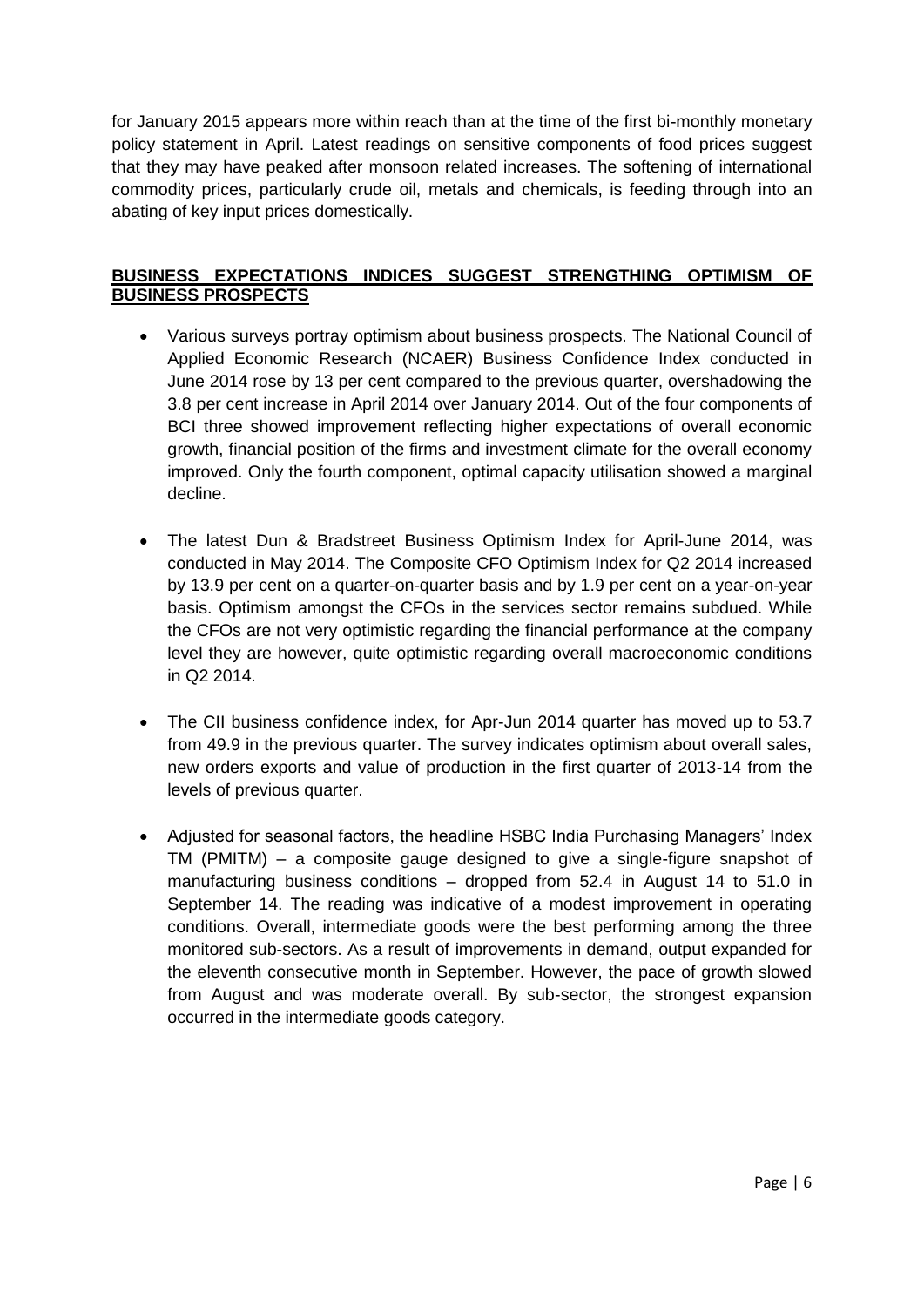#### **INDUSTRIAL OUTLOOK SURVEY POINTS TO IMPROVEMENT IN BOTH DEMAND AND FINANCIAL CONDITIONS**

- The Reserve Bank's 66th round of the Industrial Outlook Survey [\(http://www.rbi.org.in/IOS66\)](http://www.rbi.org.in/IOS66). The Industrial Outlook Survey conducted during May-June 2014, provides qualitative assessment of business situation of companies in the Indian manufacturing sector for Q1:2014-15 and their expectations for the ensuing quarter Q2:2014-15. The survey elicited response from 1,293 manufacturing companies.
- The Business Expectation Index (BEI), Business outlook of the Indian manufacturing sector as inferred from movements in Business Expectation Index (BEI), shows improvement for Q2:2014-15 (114.7) as compared to previous quarter (111.1) and the corresponding quarter of previous year (112.7).
- The improvement in BEI for the expectation quarter is mainly due to improved optimism on overall business situation, production, order books, capacity utilisation, imports, exports added with the reduced pessimism on cost of finance, cost of raw material and the profit margin.

# **CONSUMER CONFIDENCE SURVEY INDICATES UPTICK IN FUTURE EXPECTATIONS**

The Reserve Bank's 17<sup>th</sup> round of the Consumer Confidence Survey (http://www.rbi.org.in/CCS17), conducted in June 2014 and highlighted as below.

Current Situation Index (CSI) in June 2014 remained at the threshold level as observed in March 2014.However, there has been significant improvement in Future Expectations Index (FEI) due to increase in the positive perceptions on all selected parameters except prices. Overall the consumer confidence index reflects improvement in the positive perceptions during current round of survey.

#### **RECENT GOI ECONOMIC POLICY ANNOUNCEMENTS**

- Deregulation of Diesel.
- Move towards Coal Sector reforms.
- Further steps to reduce subsidies and thereby reduce fiscal deficit.
- Divestment of GOI equity holdings in some PSUs
- Close monitoring of Government Expenditure
- Incentives for retail equity investors.
- Rationalisation of National Plan and Non-Plan Expenditure.
- 5 year Road Map for Fiscal consolidation.
- Pension Regulatory Bill providing inter alia 49% limit on FDI Investment in the Sector.
- New Companies Act in line with changed Corporate Governance Environment and Global best practices.
- Land Acquisition Bill to fast track industry growth.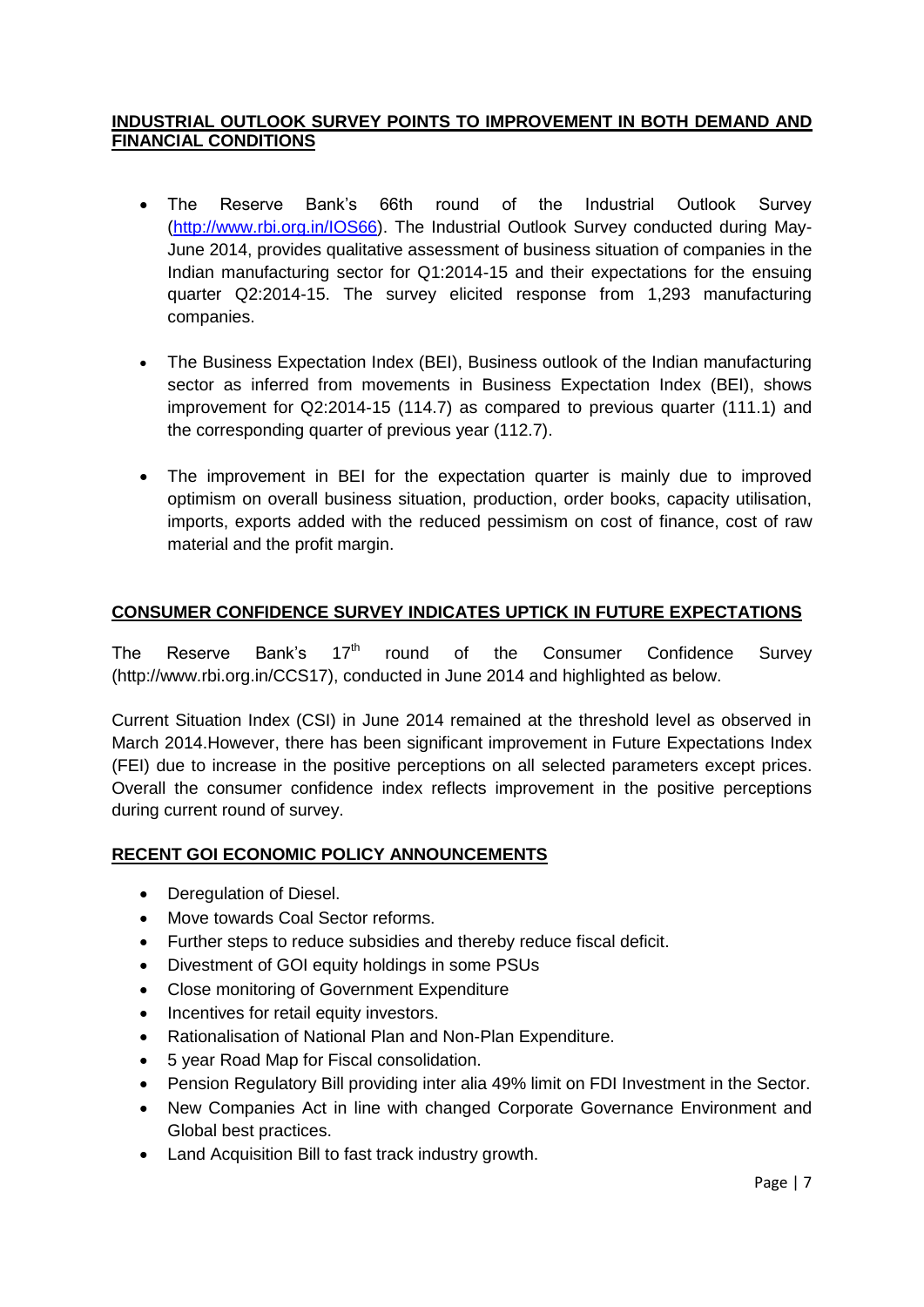- Forward Contracts Regulation Act (Amendment) Bill providing inter alia a greater autonomy to Forward Markets Commission.
- Expeditious implementation of Major Infra Projects across the Country.
- Infrastructural Development
- Ambitious financial inclusion scheme "Jan Dhan Yojana"
- FDI composite cap raised to 49 % in foreign investment
- FDI Limit in defence raised to 49 % from 26 %

#### **ECONOMIC INITIATIVES**

- The composite cap of foreign investment to be raised to 49 per cent with full Indian management and control through the Foreign Investment Promotion Board (FIPB) route.
- Requirement of the built up area and capital conditions for FDI to be reduced from 50,000 square metres to 20,000 square metres and from USD 10 million to USD 5 million respectively for development of smart cities
- A sum of Rs. 70.6 billion is provided in the current fiscal for the project of developing "one hundred Smart Cities".
- Restructuring Food Corporation of India (FCI), reducing transportation and distribution losses and efficacy of Public Distribution System (PDS) to be taken up on priority.

# **CAPITAL MARKET**

- Ongoing process of consultations with all the stakeholders on the enactment of the Indian Financial Code and reports of the Financial Sector Legislative Reforms Commission (FSLRC) to be completed.
- Government in close consultation with the RBI to put in place a modern monetary policy framework.
- Following measures taken to energize Capital markets:
- Introduction of uniform KYC norms and inter-usability of the KYC records across the entire financial sector.
- Introduce one single operating demat account.
- Uniform tax treatment for pension fund and mutual fund linked retirement plan
- Incentives for Real Estate Investment Trusts (REITS). Complete pass through for the purpose of taxation.
- A modified REITS type structure for infrastructure projects as the Infrastructure Investment Trusts (INVITS).
- These two instruments to attract long term finance from foreign and domestic sources including the NRIs.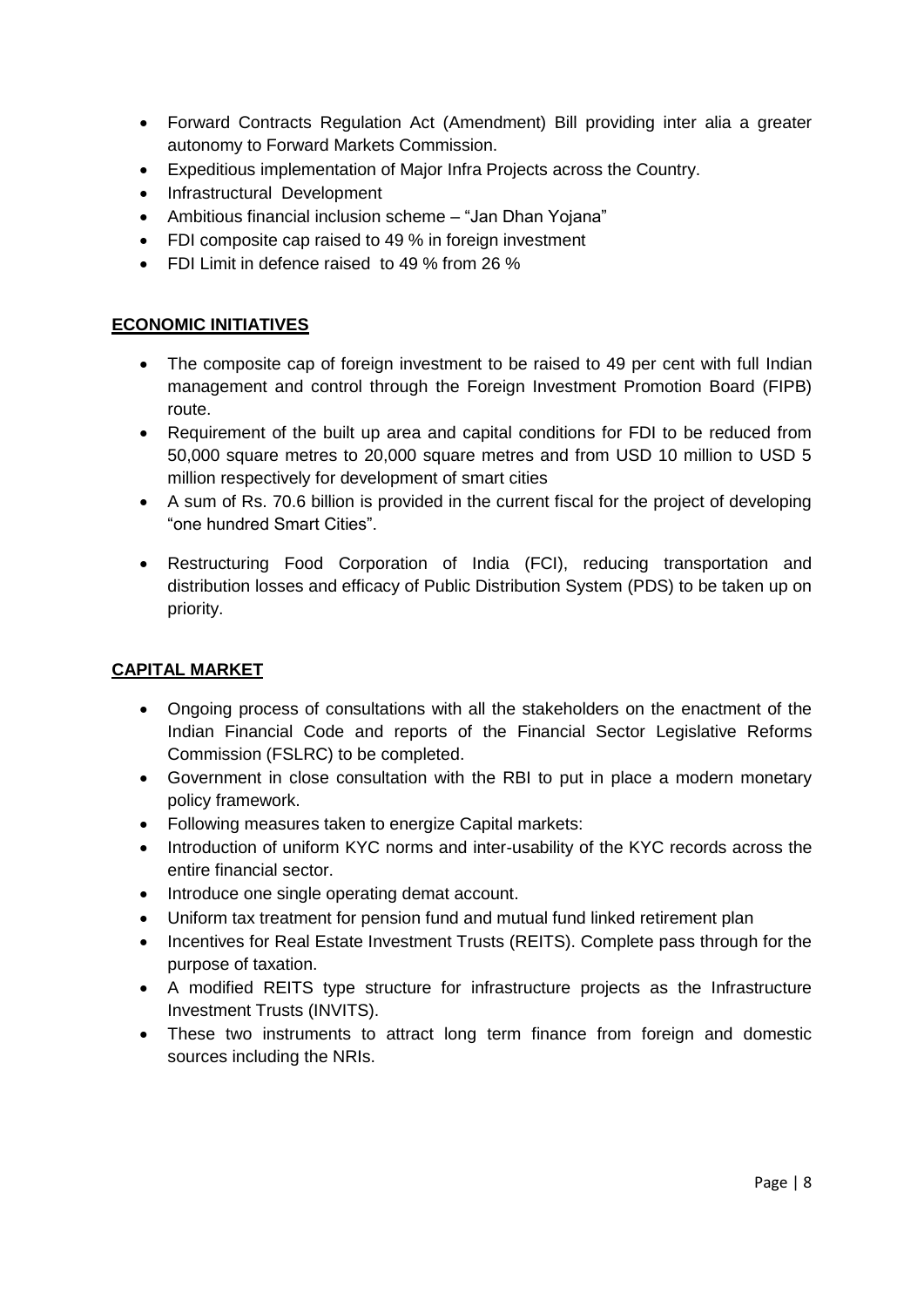# **ANTICIPATED IMPACTS OF REFORMS ON THE INDIAN ECONOMY**

- Building positive sentiment.
- Boost for Commercial, Trading and Industrial activities.
- Building Investor Confidence, both Domestic and Foreign.
- Improve sentiments in the Capital Market including Investors.
- Return of Retail Investors in the Capital Market.
- Increase in Revenue Growth.
- Increased Employment generation.
- Meeting a GDP Growth target of about 5.5% for 2014-15.

# **MARKET SEGMENTS**

The securities market has two interdependent and inseparable segments, namely, the new issues (primary) market and the stock (secondary) market. The primary market provides the channel for the creation and sale of new securities, while the secondary market deals in the securities that were issued previously.

#### **HOUSEHOLDS**

According to the RBI data, the net investments in financial assets accounted for 32 percent of the household savings during 2012–2013 with remaining going into physical assets. Household investment in financial assets (net) was 30% in 2011-12.

In the FY Year 2013–2014, the household sector invested 58.8% of gross financial savings in deposits, 28.6 percent in insurance / provident & pension funds.

#### **PRIMARY MARKET**

During 2013-14, 90 companies accessed the primary market and raised Rs. 556.52 billion through public (75) and rights issues (15) as against 69 companies which raised Rs. 324.55 billion in 2012-13 through public (53) and rights issues (16). Primary market activities in 2013-14 were on a resurgent mode as compared to 2012-13. The number of IPOs in 2013- 14 stood at 38 as compared to 33 in the year 2012-13.

The share of public issues in the total resource mobilisation increased to 91.8 percent during 2013-14 from 72.4 percent during 2012-13 and the share of rights issues decreased from 27.6 percent in 2012-13 to 8.2 percent in 2013-14.

#### **SECONDARY MARKET**

Over the years, NSE and BSE have emerged as the nation-wide stock exchanges of the country contributing more than 99 percent of the total turnover. During the year 2013-14, only Calcutta Stock Exchange and MCX-SX were the exchanges apart from NSE and BSE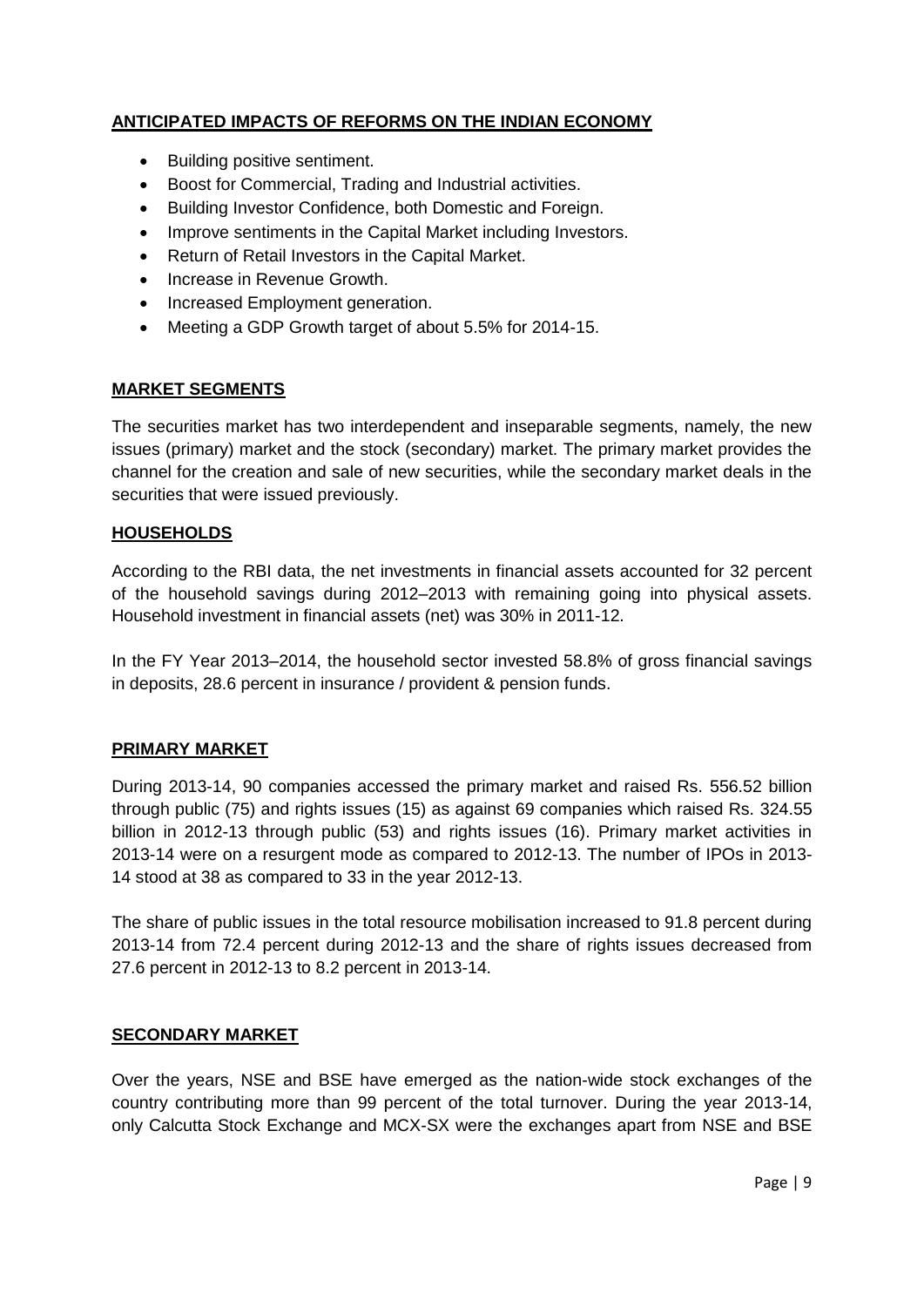which recorded some turnover. The number of companies listed at BSE at the end of March 2014 was 5,336. At NSE, the number of companies listed was 1,688 as of end March 2014.

#### **DERIVATIVES MARKET**

The number of instruments available in derivatives has increased. To begin with, SEBI only approved trading in index futures contracts based on the Nifty 50 Index and the BSE 30 (SENSEX) Index. This was followed by approval for trading in options based on these indices and options on individual securities, as well as futures on interest rates derivative instruments. In the index derivatives segment of NSE, derivatives are offered on the following indices- Nifty, Nifty Midcap 50, Bank Nifty, CNX Infra, CNX IT and CNX PSE. Index derivatives are also allowed in three foreign indices viz., Dow Jones index, S&P 500 and UK FTSE 100 index. In BSE also futures are available on foreign indices, viz., HSI index, MICEX index, FTSE/JSE top40 and Bovespa index.

Product-wise share in the open interest shows that the notional value of outstanding contracts was the highest for Index Options (Rs. 670.9 bn) followed by single Stock Futures (Rs. 362.2 bn), Index Futures (Rs. 149.7 bn), and Stock Options (Rs. 67.93 bn).

# **BUSINESS GROWTH FOR LAST 5 YEARS FOR NSE, BSE, MCX-SX IN (CM, FO, CD)**

| <b>YEARS</b> | <b>NSE</b> |           |           | <b>BSE</b> |                |        | <b>MCX SX</b> |                          |       |
|--------------|------------|-----------|-----------|------------|----------------|--------|---------------|--------------------------|-------|
|              | <b>CM</b>  | <b>FO</b> | <b>CD</b> | <b>CM</b>  | <b>FO</b>      | $CD^*$ | <b>CM</b>     | <b>FO</b>                | CD    |
| 2009-10      | 41380      | 176637    | 17826     | 13788      | $\overline{2}$ |        |               |                          | 19447 |
| 2010-11      | 35774      | 292482    | 34498     | 11050      | 2              |        |               |                          | 41940 |
| 2011-12      | 28109      | 313497    | 46750     | 6675       | 8085           |        |               | $\overline{\phantom{0}}$ | 37324 |
| 2012-13      | 27083      | 315330    | 52745     | 5488       | 71635          |        | $\Omega$      | 80                       | 33032 |
| 2013-14      | 28085      | 382114    | 40125     | 5217       | 92194          | 2443   | 112           | 1447                     | 24224 |
| 2014-<br>15# | 18166      | 201705    | 10893     | 3547       | 70016          | 5215   | $\Omega$      |                          | 3493  |

(Amount in Rs. billion)

# indicates as on August 31, 2014.

\* Figures of USE Subsidiary of BSE

Source: SEBI BULLETIN Sept 2014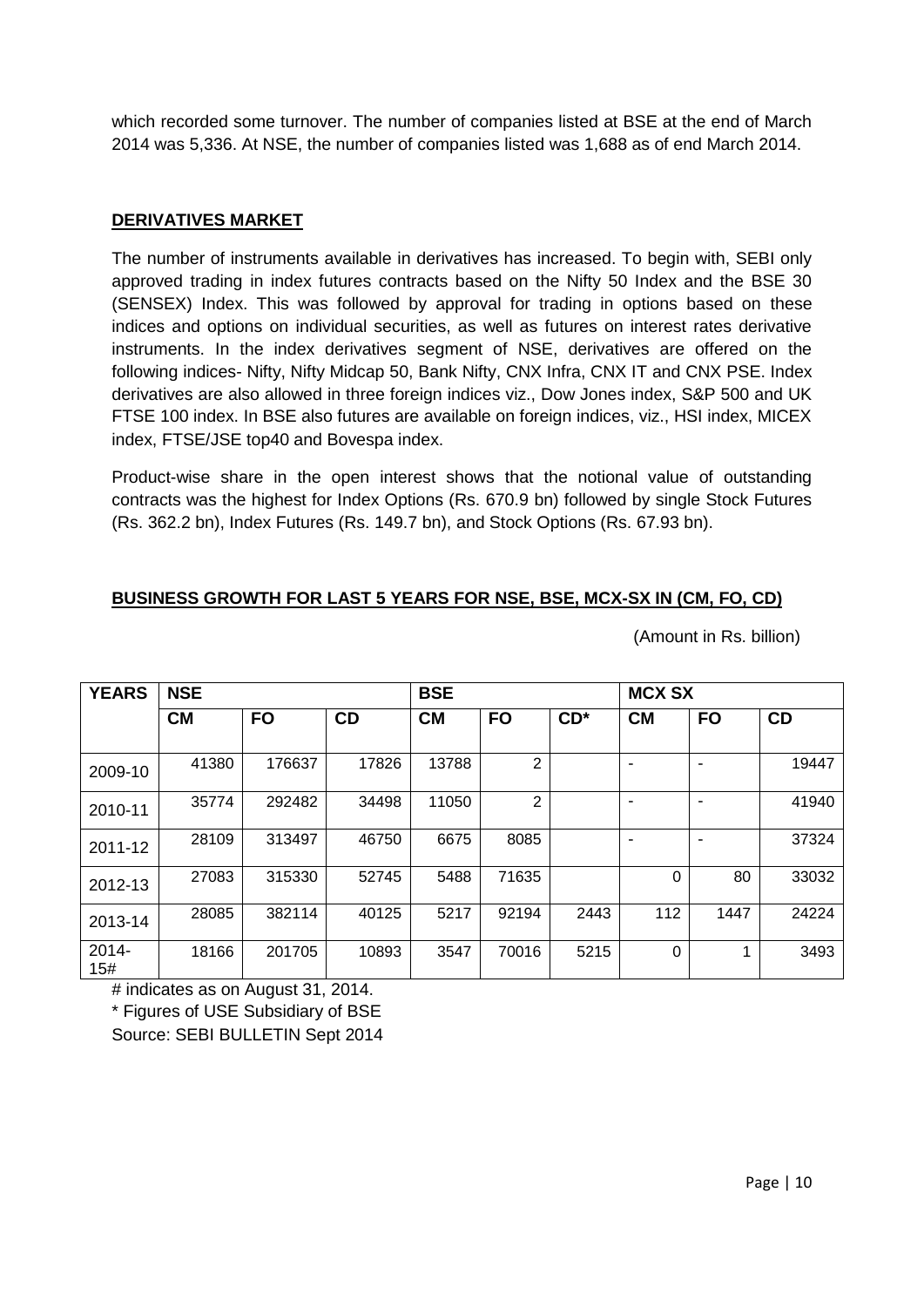#### **Foreign Portfolio Investment (FPI)**

India witnessed a net foreign portfolio investment of USD 8876 million in year 2013-14 as against USD 31,047 million in 2012-13.

### **REGULATORS**

In India, the responsibility for regulating the securities market is shared by the Department of Economic Affairs (DEA), the Ministry of Company Affairs (MCA), the Reserve Bank of India (RBI), and SEBI. The orders of SEBI under the securities laws are appealable before a Securities Appellate Tribunal (SAT).

Most of the powers under the Securities Contracts (Regulation) Act, 1956 (SCRA) can be exercised by the DEA while a few others can be exercised by SEBI. The powers of the DEA under the SCRA are also concurrently exercised by SEBI. The powers in respect of the contracts for sale and purchase of securities, gold-related securities, money market securities and securities derived from these securities, and ready forward contracts in debt securities are exercised concurrently by the RBI.

# **REGULATORY FRAMEWORK / LEGISLATIONS**

**The SEBI Act, 1992:** The SEBI Act, 1992 was enacted to empower SEBI with statutory powers for (a) protecting the interests of investors in securities, (b) promoting the development of the securities market, and (c) regulating the securities market. SEBI has full autonomy and the authority to regulate and develop an orderly securities market.

**Securities Contracts (Regulation) Act, 1956:** This Act provides for the direct and indirect control of virtually all aspects of securities trading and the running of stock exchanges, and aims to prevent undesirable transactions in securities.

**Depositories Act, 1996:** The Depositories Act, 1996 provides for the establishment of depositories in securities with the objective of ensuring free transferability of securities with speed, accuracy, and security by (a) making securities of public limited companies freely transferable, subject to certain exceptions; (b) dematerializing the securities in the depository mode; and (c) providing for the maintenance of ownership records in a book entry form.

**Companies Act, 2013:** The companies act, 1956 has been comprehensively amended and has been approved by the government. This essentially regulates the formation, management and functioning of different types of companies**.** It also deals with the issue, allotment, and transfer of securities, as well as various aspects relating to company management. It provides the standard of disclosure in public issues of capital, particularly in the fields of company management and projects, information about other listed companies under the same management, and the management's perception of risk factors.

**Prevention of Money Laundering Act, 2002:** The primary objective of this Act is to prevent money laundering, and to allow the confiscation of property derived from or involved in money laundering. According to the definition of "money laundering," anyone who acquires,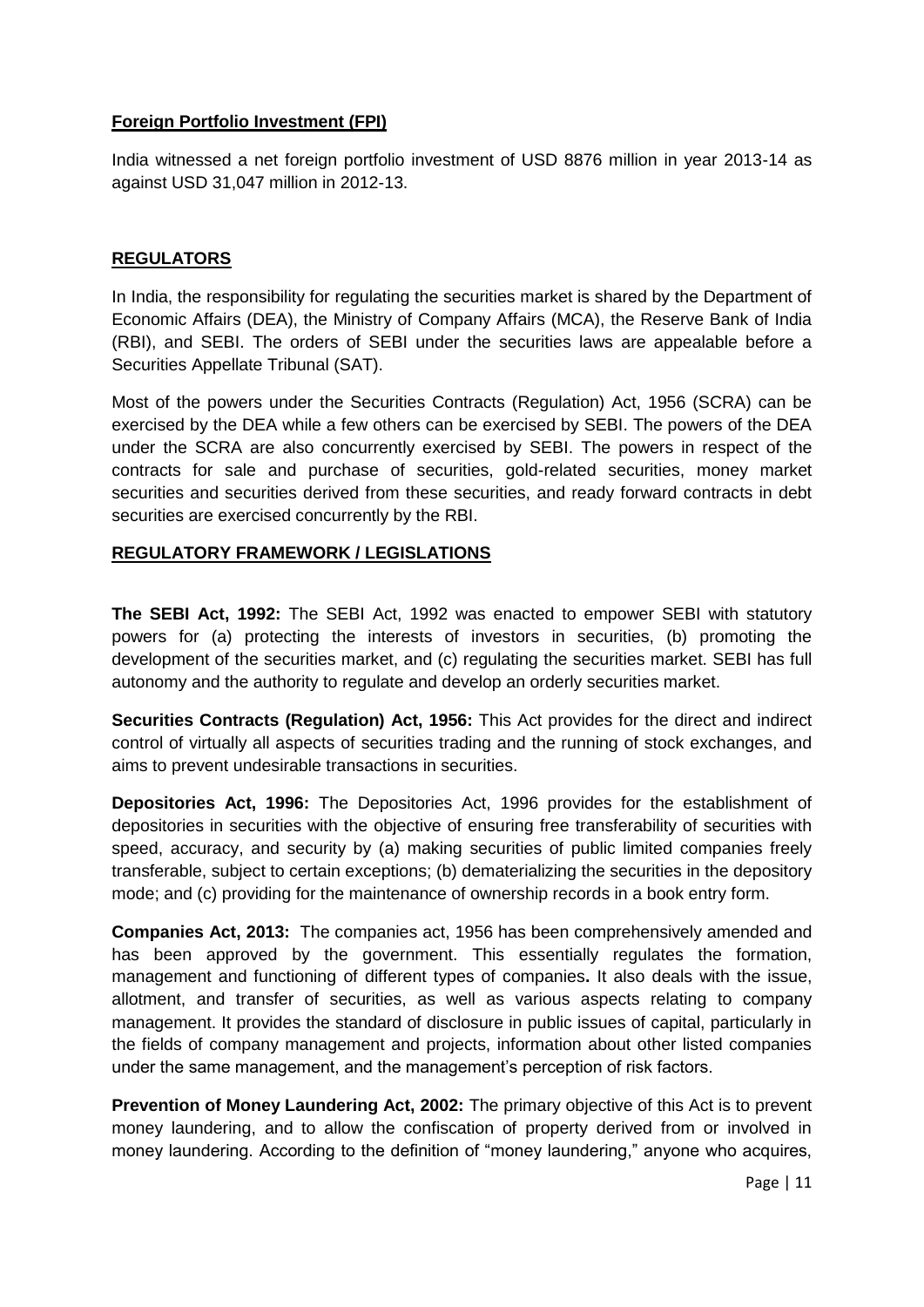owns, possess, or transfers any proceeds of crime, or knowingly enters into any transaction that is related to the proceeds of crime either directly or indirectly, or conceals or aids in the concealment of the proceeds or gains of crime within India or outside India commits the offence of money laundering. Besides prescribing the punishment for this offence, the Act provides other measures for the prevention of money laundering.

# **RECENT INITIATIVES IN CAPITAL MARKETS**

- Development of Corporate Bond Market
- Dedicated trading platforms for small and medium scale enterprises
- Reducing transaction cost in Securities markets
- QFI access to Indian Equity Markets, corporate bonds and mutual fund debt schemes
- Liberalization in ECBs: Permitting External Commercial Borrowings (ECB) to part finance Rupee debt of existing power projects
- Financial Stability and Development Council (FSDC)
- Financial Action Task Force (FATF)
- Financial Sector Legislative Reforms Commission (FSLRC)
- Rajiv Gandhi Equity Saving Scheme
- Mandatory offer of electronic voting facility
- Income tax exemption to the Beneficial Owners Protection Fund (BOPF) set up by the Depositories
- The introduction of cash settled Interest rate futures (IRF) on 10-year GoI security.
- Interest Rate Derivative segment picked up the momentum in 2013-14.
- Introduction of derivatives on "India VIX".
- IPO Grading made voluntary.
- Listing of Specified Securities of Small and Medium Enterprises on the Institutional Trading Platform in a SME Exchange without making an Initial Public Offer.
- Allowing Mutual Fund Distributors to use Stock Exchange Infrastructure for MF distribution.
- Review of investor grievance mechanism and the arbitration mechanism at the stock exchanges.
- Principles of Financial Market Infrastructures (PFMIs) adopted by SEBI.
- Review of Securities Lending and Borrowing (SLB) framework.
- Dedicated Debt segment in stock exchanges.
- Gold Exchange Traded Fund Scheme (Gold ETFs) and Gold Deposit Scheme (GDS) of Banks.
- Rationalisation of KYC process.
- Simplification of registration process for Stock Brokers.
- Foreign Portfolio Investor (FPI) Regime.
- Centralized Database for corporate bonds/debentures.